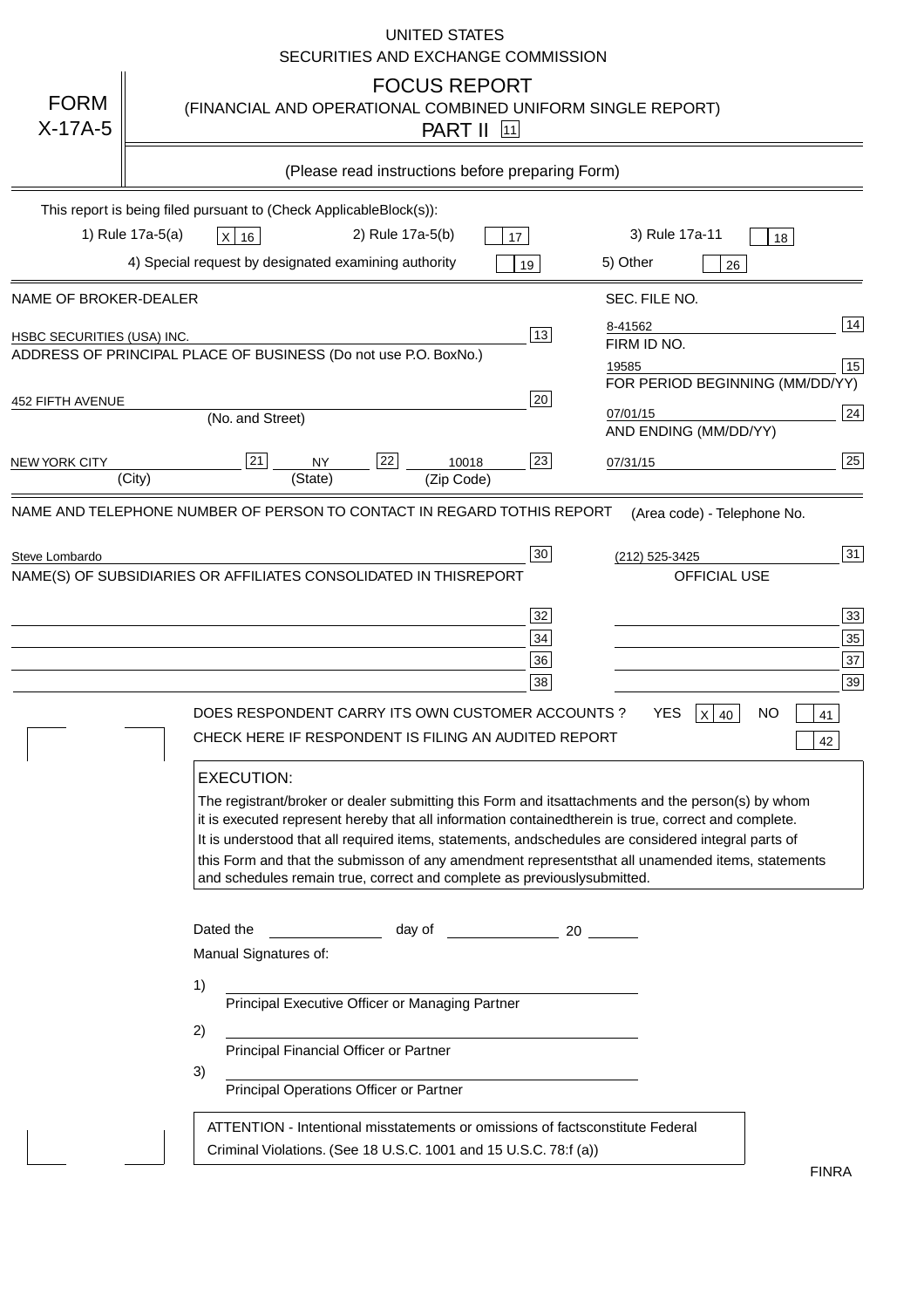#### BROKER OR DEALER

HSBC SECURITIES (USA) INC.

 $07/31/15$ 

as of

## STATEMENT OF SEGREGATION REQUIREMENTS AND FUNDS IN SEGREGATION FOR CUSTOMERS TRADING ON U.S. COMMODITY EXCHANGES

| SEGREGATION REQUIREMENTS (Section 4d(2) of the CEAct)                                          |                    |                    |          |
|------------------------------------------------------------------------------------------------|--------------------|--------------------|----------|
| 1. Net ledger balance                                                                          |                    |                    |          |
| A. Cash                                                                                        | \$                 | 156,336,514 7010   |          |
| B. Securities (at market)                                                                      |                    | 724,657,306 7020   |          |
| 2. Net unrealized profit (loss) in open futures contracts<br>traded on a contract market       |                    | 145,535,600 7030   |          |
| 3. Exchange traded options                                                                     |                    |                    |          |
| A. Add market value of open option contracts purchased on a<br>contract market                 |                    | 113,418,417 7032   |          |
| B. Deduct market value of open option contracts granted (sold)<br>on a contract market         |                    | 7,379,750) 7033    |          |
| 4. Net equity (deficit) (add lines 1, 2, and 3)                                                |                    | 1,132,568,087 7040 |          |
| 5. Accounts liquidating to a deficit and accounts with debit<br>balances                       |                    |                    |          |
| - gross amount                                                                                 | 2,415,424<br>7045  |                    |          |
|                                                                                                |                    |                    |          |
| Less: amount offset by customer owned securities                                               | $2,415,424$ ) 7047 |                    | 0.7050   |
| 6. Amount required to be segregated (add lines 4 and 5)                                        |                    | 1,132,568,087      | 7060     |
| FUNDS IN SEGREGATED ACCOUNTS                                                                   |                    |                    |          |
|                                                                                                |                    |                    |          |
| 7. Deposited in segregated funds bank accounts                                                 |                    |                    |          |
| A. Cash                                                                                        |                    | 180,521,099 7070   |          |
| B. Securities representing investments of customers' funds<br>(at market)                      |                    | $\Omega$           | 7080     |
| C. Securities held for particular customers or option customers<br>in lieu of cash (at market) |                    | 130,364,022        | 7090     |
| 8. Margins on deposit with derivatives clearing organizations<br>of contract markets           |                    |                    |          |
| A. Cash                                                                                        | \$                 | 26,768,011 7100    |          |
| B. Securities representing investments of customers' funds<br>(at market)                      |                    | 149,602,500 7110   |          |
| C. Securities held for particular customers or option customers<br>in lieu of cash (at market) |                    | 594,293,284 7120   |          |
| 9. Net settlement from (to) derivatives clearing organizations<br>of contract markets          |                    | (19, 327, 528)     | 7130     |
| 10. Exchange traded options                                                                    |                    |                    |          |
| A. Value of open long option contracts                                                         |                    | 113,418,417 7132   |          |
| B. Value of open short option contracts                                                        |                    | 7,379,750 7133     |          |
| 11. Net equities with other FCMs                                                               |                    |                    |          |
| A. Net liquidating equity                                                                      |                    | 60,878,705 7140    |          |
| B. Securities representing investments of customers' funds<br>(at market)                      |                    |                    | 7160     |
| C. Securities held for particular customers or option customers<br>in lieu of cash (at market) |                    |                    | 7170     |
| 12. Segregated funds on hand (describe:                                                        |                    |                    | $0$ 7150 |
| 13. Total amount in segregation (add lines 7 through 12)                                       |                    | 1,229,138,760 7180 |          |
| 14. Excess (deficiency) funds in segregation (subtract line 6<br>from line 13)                 | S                  | 96,570,673 7190    |          |
| 15. Management Target Amount for Excess funds in segregation                                   | S                  | 50,000,000 7194    |          |
| 16. Excess (deficiency) funds in segregation over (under) Management Target Amount Excess      | \$                 | 46,570,673 7198    |          |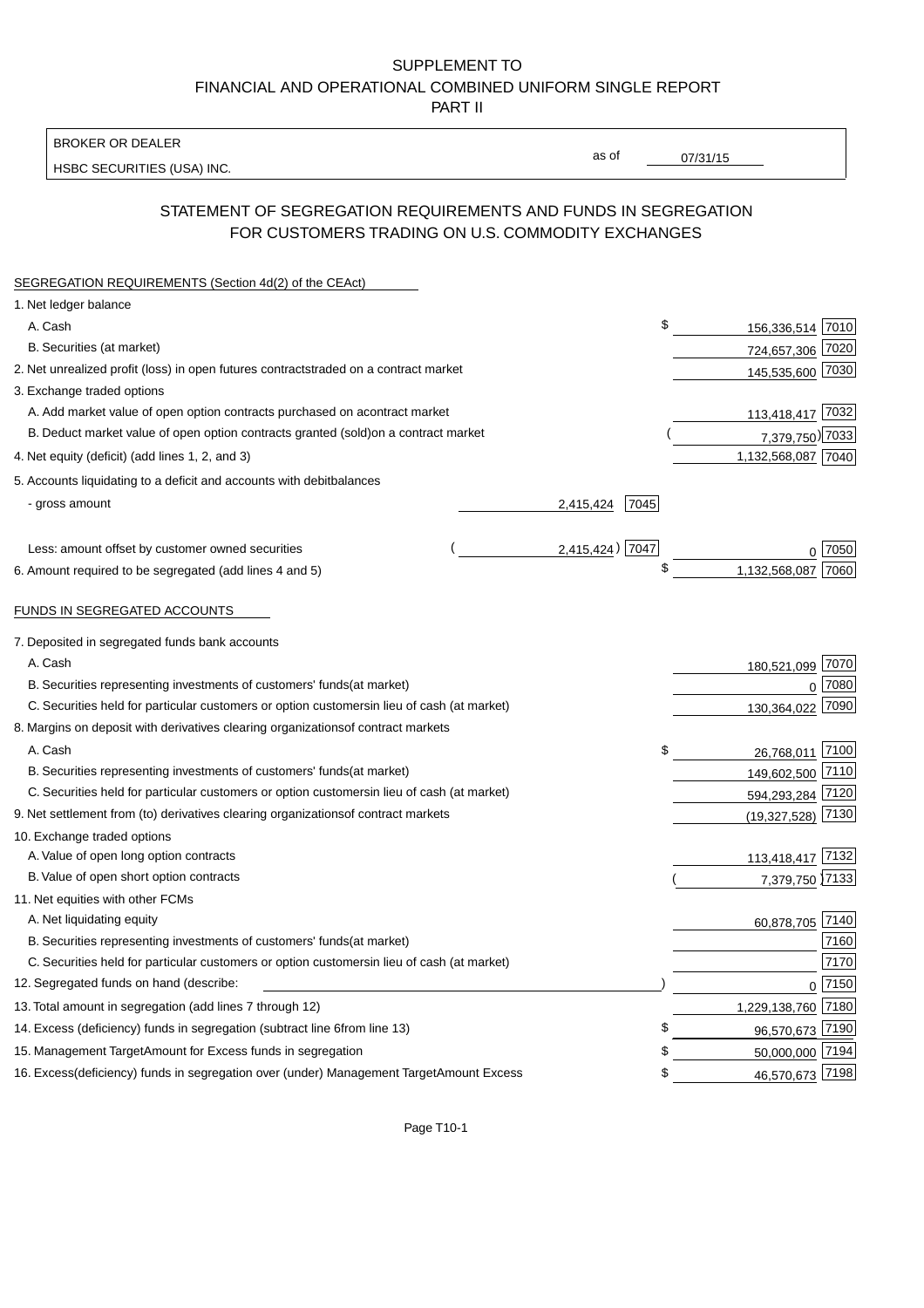PART II

|                                                   | .                               |                  |                                                                                                                               |
|---------------------------------------------------|---------------------------------|------------------|-------------------------------------------------------------------------------------------------------------------------------|
| <b>BROKER OR DEALER</b>                           |                                 |                  |                                                                                                                               |
| HSBC SECURITIES (USA) INC.                        |                                 |                  |                                                                                                                               |
|                                                   |                                 |                  |                                                                                                                               |
| 1. Amount required to be segregated in accordance |                                 | \$               | 7200<br>0                                                                                                                     |
| 2. Funds in segregated accounts                   |                                 |                  |                                                                                                                               |
| A. Cash                                           | \$                              | 7210<br>0        |                                                                                                                               |
| B. Securities (at market)<br>C. Total             |                                 | 7220<br>$\Omega$ | 7230<br>$\Omega$                                                                                                              |
| 3. Excess (deficiency) funds in segregation       |                                 |                  |                                                                                                                               |
| (subtract line 2.C from line 1)                   |                                 |                  | 0 7240                                                                                                                        |
|                                                   | with Commission regulation 32.6 |                  | as of<br>07/31/15<br>STATEMENT OF SEGREGATION REQUIREMENTS AND FUNDS IN SEGREGATION<br>FOR CUSTOMERS' DEALER OPTIONS ACCOUNTS |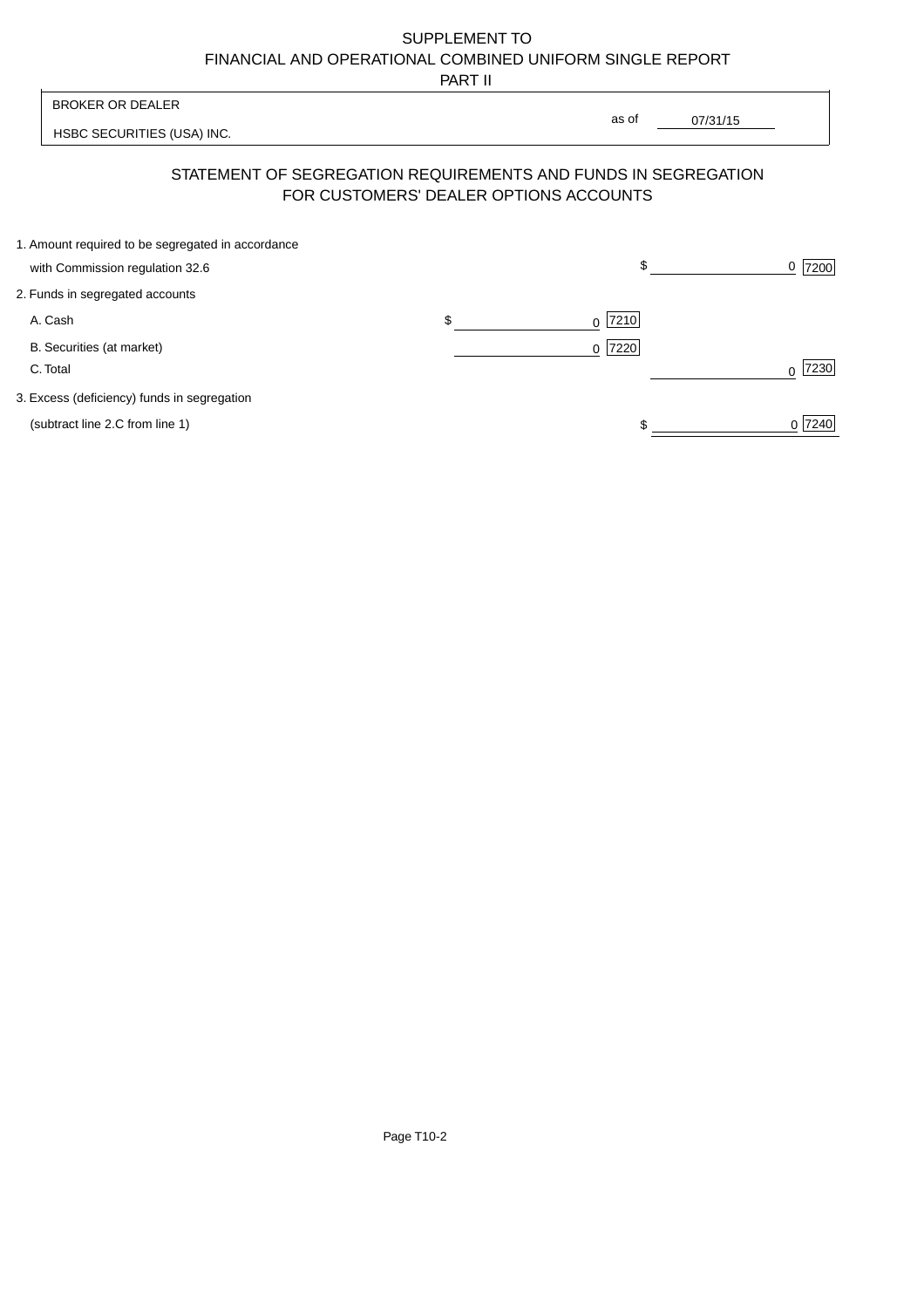PART II

as of

HSBC SECURITIES (USA) INC. The state of the second second in the second second second in the second second second second second second second second second second second second second second second second second second sec

#### STATEMENT OF SECURED AMOUNTS AND FUNDS HELD IN SEPARATE ACCOUNTS PURSUANT TO COMMISSION REGULATION 30.7

#### FOREIGN FUTURES AND FOREIGN OPTIONS SECURED AMOUNTS

BROKER OR DEALER

| Amount required to be set aside pursuant to law, rule or<br>regulation of a foreign government<br>or a rule of a self-regulatory organization authorized<br>thereunder | \$<br>0           | 7305         |
|------------------------------------------------------------------------------------------------------------------------------------------------------------------------|-------------------|--------------|
| 1. Net ledger balance - Foreign Futures and Foreign Option Trading - All Customers<br>A. Cash                                                                          | \$<br>54,624,986  | 7315         |
| <b>B.</b> Securities<br>(at market)                                                                                                                                    | 41,991,831        | 7317         |
| 2. Net unrealized profit (loss) in open futures contracts traded on a foreign board of trade                                                                           | 5,779,391         | 7325         |
| 3. Exchange traded options                                                                                                                                             |                   |              |
| A. Market value of open option contracts purchased on a foreign board of trade<br>B. Market value of open contracts granted (sold) on a foreign board of trade         | 0<br>U            | 7335<br>7337 |
| 4. Net equity (deficit) (add lines 1.2. and 3.)                                                                                                                        | \$<br>102,396,208 | 7345         |
| 5. Accounts liquidating to a deficit and accounts with                                                                                                                 |                   |              |
| 7351<br>debit balances - gross<br>amount<br>1,014,921                                                                                                                  |                   |              |
| 1,014,921) 7352<br>Less: amount offset by customer owned securities                                                                                                    |                   | 7354         |
| 6. Amount required to be set aside as the secured amount - Net Liquidating<br>Equity Method (add lines 4 and 5)                                                        | \$<br>102,396,208 | 7355         |
| 7. Greater of amount required to be set aside pursuant to foreign jurisdiction (above) or<br>line 6.                                                                   | \$<br>102,396,208 | 7360         |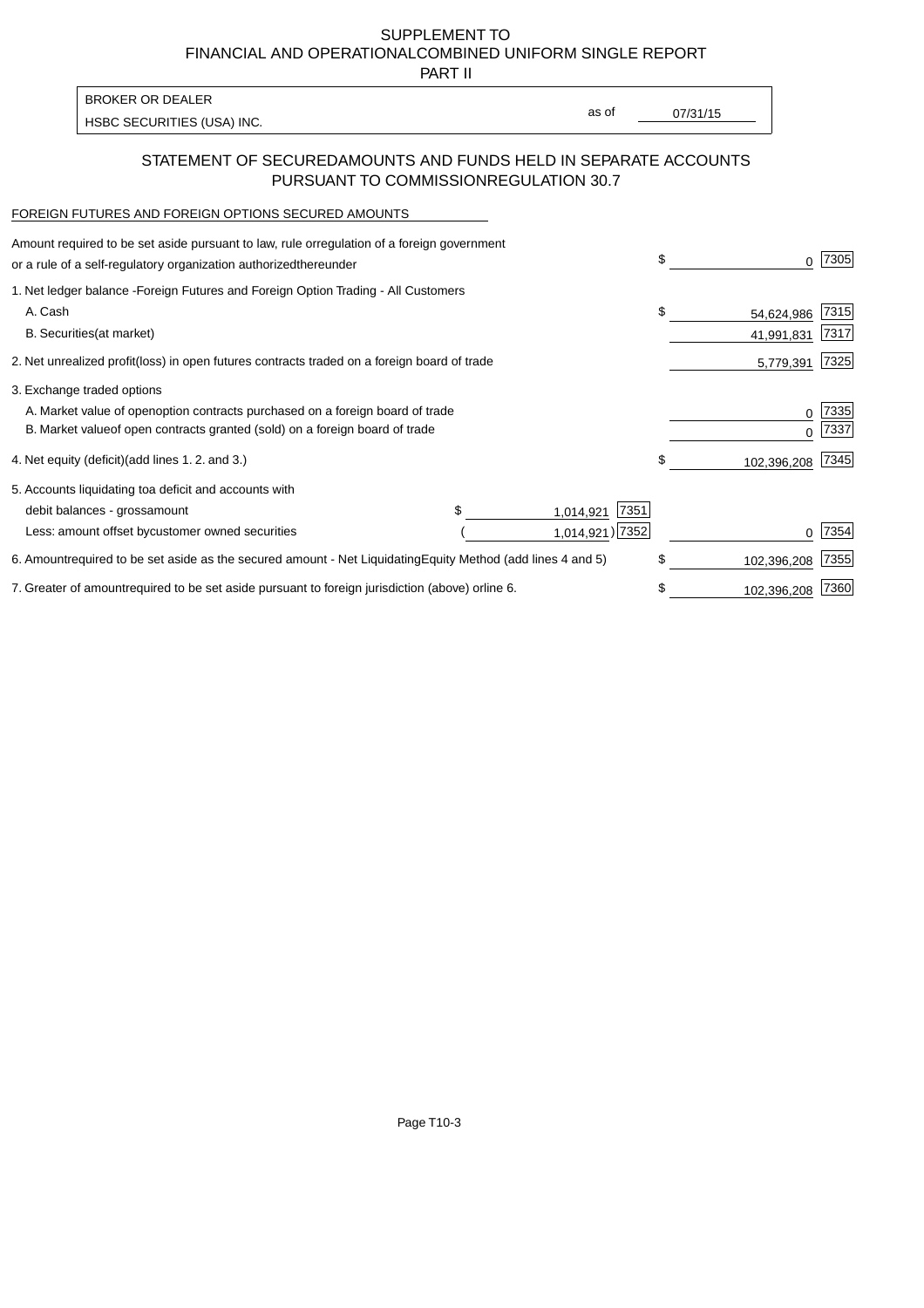PART II

| <b>BROKER OR DEALER</b>                                                                           |                       |                 |                   |
|---------------------------------------------------------------------------------------------------|-----------------------|-----------------|-------------------|
| HSBC SECURITIES (USA) INC.                                                                        | as of                 | 07/31/15        |                   |
|                                                                                                   |                       |                 |                   |
| STATEMENT OF SECURED AMOUNTS AND FUNDS HELD IN SEPARATE<br>PURSUANT TO COMMISSION REGULATION 30.7 |                       | <b>ACCOUNTS</b> |                   |
| FUNDS DEPOSITED IN SEPARATE REGULATION 30.7 ACCOUNTS                                              |                       |                 |                   |
| 1. Cash in banks                                                                                  |                       |                 |                   |
| A. Banks located in the United States                                                             | \$<br>28,062,783 7500 |                 |                   |
| B. Other banks qualified under Regulation 30.7                                                    |                       |                 |                   |
| 7510<br>Name(s):<br><b>HARRIS TRUST</b>                                                           | $0$  7520  \$         |                 | 28,062,783 7530   |
| 2. Securities                                                                                     |                       |                 |                   |
| A. In safekeeping with banks located in the United States                                         | \$<br>41,991,831 7540 |                 |                   |
| B. In safekeeping with other banks qualified under Regulation<br>30.7                             |                       |                 |                   |
| 7550<br>Name(s):<br><b>HARRIS TRUST</b>                                                           | $0$ 7560              |                 | 41,991,831 7570   |
| 3. Equities with registered futures commission merchants                                          |                       |                 |                   |
| A. Cash                                                                                           | \$<br>$0$ 7580        |                 |                   |
| <b>B.</b> Securities                                                                              | $0$ 7590              |                 |                   |
| C. Unrealized gain (loss) on open futures contracts                                               | 7600<br>0             |                 |                   |
| D. Value of long option contracts                                                                 | $0$ 7610              |                 |                   |
| E. Value of short option contracts                                                                | $0)$ 7615             |                 | 0 7620            |
| 4. Amounts held by clearing organizations of foreign boards of<br>trade                           |                       |                 |                   |
| 7630<br>Name(s):                                                                                  |                       |                 |                   |
| A. Cash                                                                                           | \$<br>7640            |                 |                   |
| <b>B.</b> Securities                                                                              | 7650                  |                 |                   |
| C. Amount due to (from) clearing organizations - daily<br>variation                               | 7660                  |                 |                   |
| D. Value of long option contracts                                                                 | 7670                  |                 |                   |
| E. Value of short option contracts                                                                | ) 7675                |                 | 7680              |
| 5. Amounts held by members of foreign boards of trade<br>7690<br>Name(s):                         |                       |                 |                   |
| A. Cash                                                                                           | \$<br>64,751,365 7700 |                 |                   |
| <b>B.</b> Securities                                                                              | $0$ 7710              |                 |                   |
| C. Unrealized gain (loss) on open futures contracts                                               | 5,779,391 7720        |                 |                   |
| D. Value of long option contracts                                                                 | 0 7730                |                 |                   |
| E. Value of short option contracts                                                                | $0$ ) 7735            |                 | 70,530,756 7740   |
| 6. Amounts with other depositories designated by a foreign<br>board of trade<br>7750<br>Name(s):  |                       |                 | 0 7760            |
| 7. Segregated funds on hand (describe:                                                            |                       |                 | 0 7765            |
| 8. Total funds in separate section 30.7 accounts                                                  |                       | \$              | 140,585,370 7770  |
| 9. Excess (deficiency) set Aside Funds for Secured Amount (subtract Line 7 Secured                |                       |                 |                   |
| Statement page T10-3 from Line 8)                                                                 |                       | \$              | 38,189,162 7380   |
| 10. Management Target Amount for Excess funds in separate section 30.7 accounts                   |                       | \$              | 10,000,000 7780   |
|                                                                                                   |                       |                 |                   |
| 11. Excess (deficiency) funds in separate 30.7 accounts over (under) Management Target            |                       | \$              | 28, 189, 162 7785 |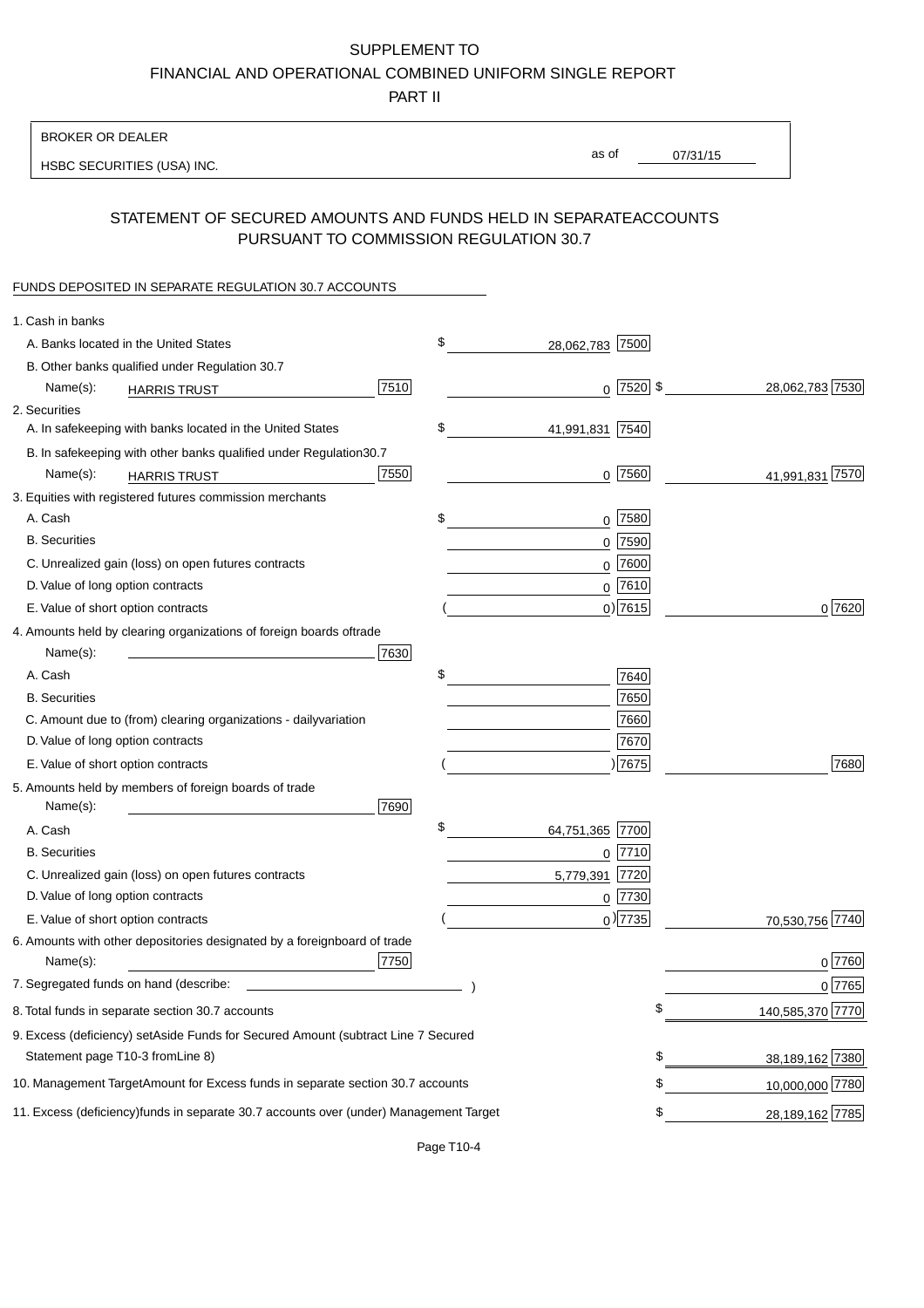PART II

HSBC SECURITIES (USA) INC. The contract of the contract of the contract of the contract of the contract of the contract of the contract of the contract of the contract of the contract of the contract of the contract of the BROKER OR DEALER

as of

#### STATEMENT OF CLEARED SWAPS CUSTOMER SEGREGATION REQUIREMENTS AND FUNDS IN CLEARED SWAPS CUSTOMER ACCOUNTS UNDER 4D(F) OF THE CEA

| <b>Cleared Swaps Customer Requirements</b>                                                                  |    |                         |  |
|-------------------------------------------------------------------------------------------------------------|----|-------------------------|--|
| 1. Net ledger balance                                                                                       |    |                         |  |
| A. Cash                                                                                                     | \$ | 8500<br>905,933,231     |  |
| B. Securities (at market)                                                                                   |    | 8510<br>1,060,937,971   |  |
| 2. Net unrealized profit (loss) in open cleared swaps                                                       |    | 8520<br>(959, 918, 507) |  |
| 3. Cleared swaps options                                                                                    |    |                         |  |
| A. Market value of open cleared swaps option contracts purchased                                            |    | 0   8530                |  |
| B. Market value of open cleared swaps option contracts granted (sold)                                       |    | $0)$ 8540               |  |
| 4. Net equity (deficit) (add lines 1, 2, and 3)                                                             | \$ | 1,006,952,695 8550      |  |
| 5. Accounts liquidating to a deficit and accounts with                                                      |    |                         |  |
| 72,997,207 8560<br>debit balances - gross<br>\$<br>amount                                                   |    |                         |  |
| 72,996,973) 8570<br>Less: amount offset by customer owned securities                                        |    | 8580<br>234             |  |
| 6. Amount required to be segregated for cleared swaps customers (add lines 4 and 5)                         | S  | 8590<br>1,006,952,929   |  |
| Funds in Cleared Swaps Customer Segregated Accounts                                                         |    |                         |  |
| 7. Deposited in cleared swaps customer segregated accounts at banks                                         |    |                         |  |
| A. Cash                                                                                                     | \$ | 8,240,830 8600          |  |
| B. Securities representing investments of cleared swaps customers' funds (at market)                        |    | 0 8610                  |  |
| C. Securities held for particular cleared swaps customers in lieu of cash (at market)                       |    | 18,630,238 8620         |  |
| 8. Margins on deposit with derivatives clearing organizations in cleared swaps customer segregated accounts |    |                         |  |
| A. Cash                                                                                                     |    | 191,605,918 8630        |  |
| B. Securities representing investments of cleared swaps customers' funds (at market)                        |    | 8640<br>0               |  |
| C. Securities held for particular cleared swaps customers in lieu of cash (at market)                       |    | 8650<br>1,042,307,733   |  |
| 9. Net settlement from (to) derivatives clearing organizations                                              |    | $(94, 721, 760)$ 8660   |  |
| 10. Cleared swaps options                                                                                   |    |                         |  |
| A. Value of open cleared swaps long option contracts                                                        |    | $0^{8670}$              |  |
| B. Value of open cleared swaps short option contracts                                                       |    | $0$ ) 8680              |  |
| 11. Net equities with other FCMs                                                                            |    |                         |  |
| A. Net liquidating equity                                                                                   |    | $0^{8690}$              |  |
| B. Securities representing investments of cleared swaps customers' funds (at market)                        |    | $0^{8700}$              |  |
| C. Securities held for particular cleared swaps customers in lieu of cash (at market)                       |    | 0 8710                  |  |
| 12. Cleared swaps customer funds on hand (describe:                                                         |    | $0 \;  8715 $           |  |
| 13. Total amount in cleared swaps customer segregation (add lines 7 through 12)                             | S  | 1,166,062,959 8720      |  |
| 14. Excess (deficiency) funds in cleared swaps customer segregation (subtract line 6 from line 13)          |    | 159,110,030 8730        |  |
| 15. Management Target Amount for Excess funds in cleared swaps segregated accounts                          | \$ | 70,000,000 8760         |  |
| 16. Excess<br>(deficiency) funds in cleared swaps customer segregated accounts over                         |    |                         |  |
| <b>Management Target Excess</b><br>(under)                                                                  | \$ | 89,110,030 8770         |  |